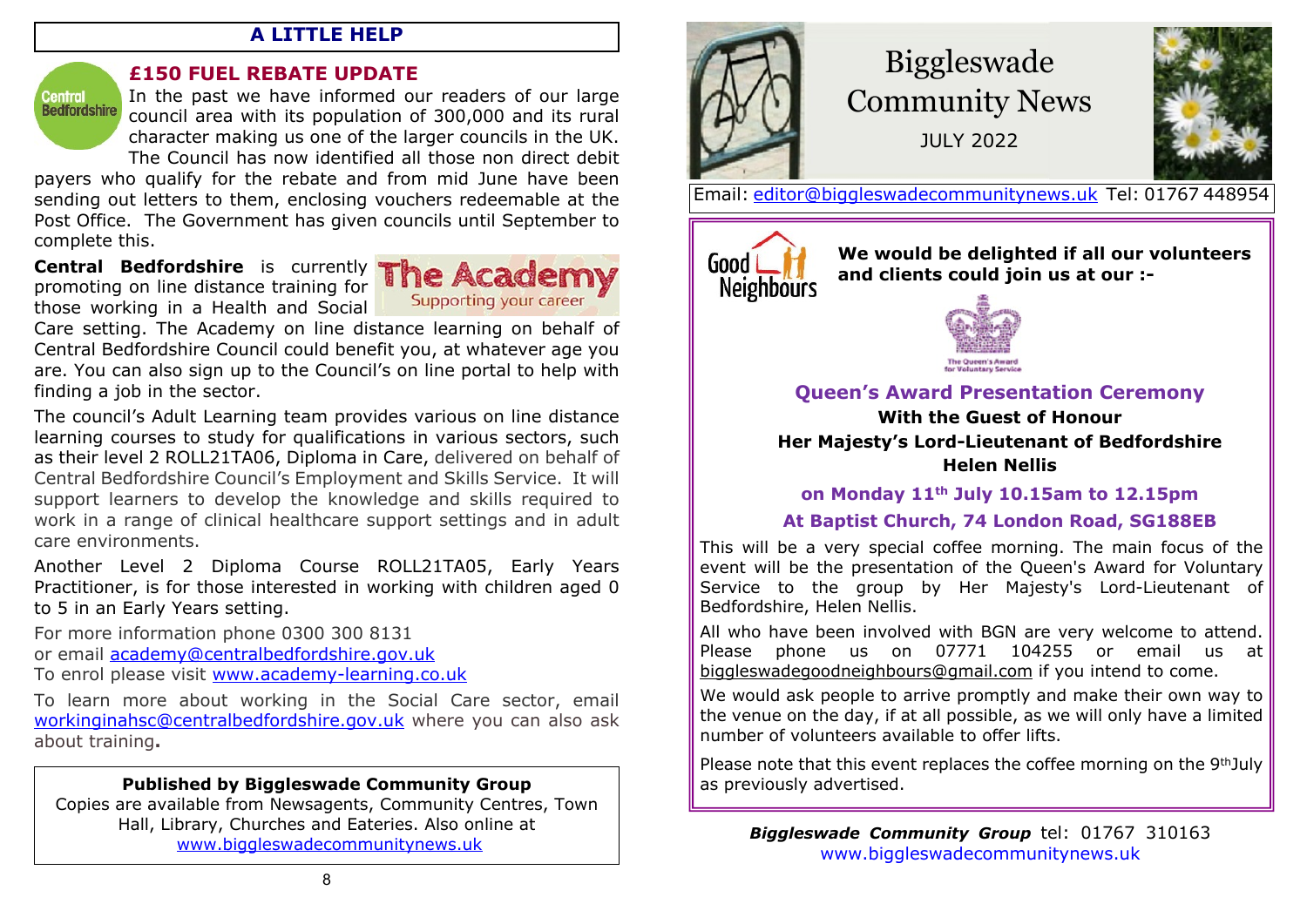## **NEWS FROM BIGGLESWADE ORGANISATIONS**



Nick Gurney attended the annual Royal Garden Party hosted by members of the Royal Family on Biggleswade Scout Group Wednesday May 25 at Buckingham Palace. Each year the Queen hosts a garden party to honour

and recognise public service. Nick was nominated to attend the Royal event by the Bedfordshire Lord Lieutenant in acknowledgment of his services to Scouting and the community.

Over almost 40 years Nick has volunteered his time to support Scouting in Biggleswade. He has organised and put on numerous Gang Shows, involving hundreds of children and leaders. He has taken part in charity events, camps, tree planting, and so much more to help enrich individuals lives for the better. One of his notable achievements is the naming of Baden Powell Way in the Kings Reach estate.



Nick said "The Royal Garden Party was an honour to attend and an amazing day. I went with my wife Babs, who is a Brown Owl in Biggleswade Guiding and who has supported me over the years". Nick's daughters, family and friends are all incredibly proud of him and are very happy that he was able to attend one of the famous Royal Partys.



**Biggleswade Living Streets** is a local branch of the national charity. We are only the 2nd Living Streets group in Bedfordshire and we aim to help people make the choice to walk and cycle more often, and to campaign to make our streets safe and accessible for everyone. We also organise walks and rides for people at all levels and on the 9th June we did our first bike

ride taking in 4 miles of the Greenway. Aimed at beginners, this ride was at a very gentle pace. Look out for future events. Get in touch to hear more about what we are doing, join our mailing list, or just say hello at <Biggleswadegroup@LivingStreets.org.uk>, Biggleswade Living Streets on Facebook or our website <www.EnjoyBiggleswade.co.uk> Happy walking, wheeling, scooting or cycling.

**Editors Note:** We are so pleased to be able to include details for this year's cycle meets, as cycling and Dan Albone are a major part of our heritage. So much so that some local groups, including our own, have taken the cycle as our logos. Des Ball is an inspiration to many of us, as he is involved in a number of different groups and projects. He was instrumental in arranging the Lawrence Road Jubilee Street Party, which we are told was a great

#### **BIGGLESWADE GREEN WHEEL ON TV!**



In the 31st May (series 22 ep 52) edition of BBC's Escape to the Country, its presenter was helping a St Albans couple to look for a more rural home within Bedfordshire. The properties chosen were all nearer to the Northamptonshire border and in the end their couple decided it was just too long a journey back to South Hertfordshire and North London. In each episode the presenter also focusses on an area of the chosen county and this time it was

Biggleswade! Perhaps properties in our own picturesque villages may have been a better idea!

Showcasing the Biggleswade Gree[n Wheel its presenter spoke to Clif](mailto:Biggleswaderotary@hotmail.com)f Andrews, deputy CEO of Bedfordshire Rural Community Charities, (BRCC) and to Janette Sibley from the Central Bedfordshire Walks for Life programme- both well known local residents. They spoke of the openness and beauty of the countryside on our doorstep and the Green Wheel circular walk.

Many people move to our town for various reasons, not least for its affordable housing and the good A1 road link back to South Hertfordshire and London's tube network. For some of us a more urban facilities setting may be preferred, but still with green fields on our doorstep.

*REMEMBER – if you [can't access the Internet ring us on 017](https://greatbiggreenweek.com)67 448954 and we will try to assist. Or if yo[u can go to](fab@fabweb.org.uk) [www.biggleswadecommunitynews.uk](https://www.biggleswadecommunitynews.uk) for updates.*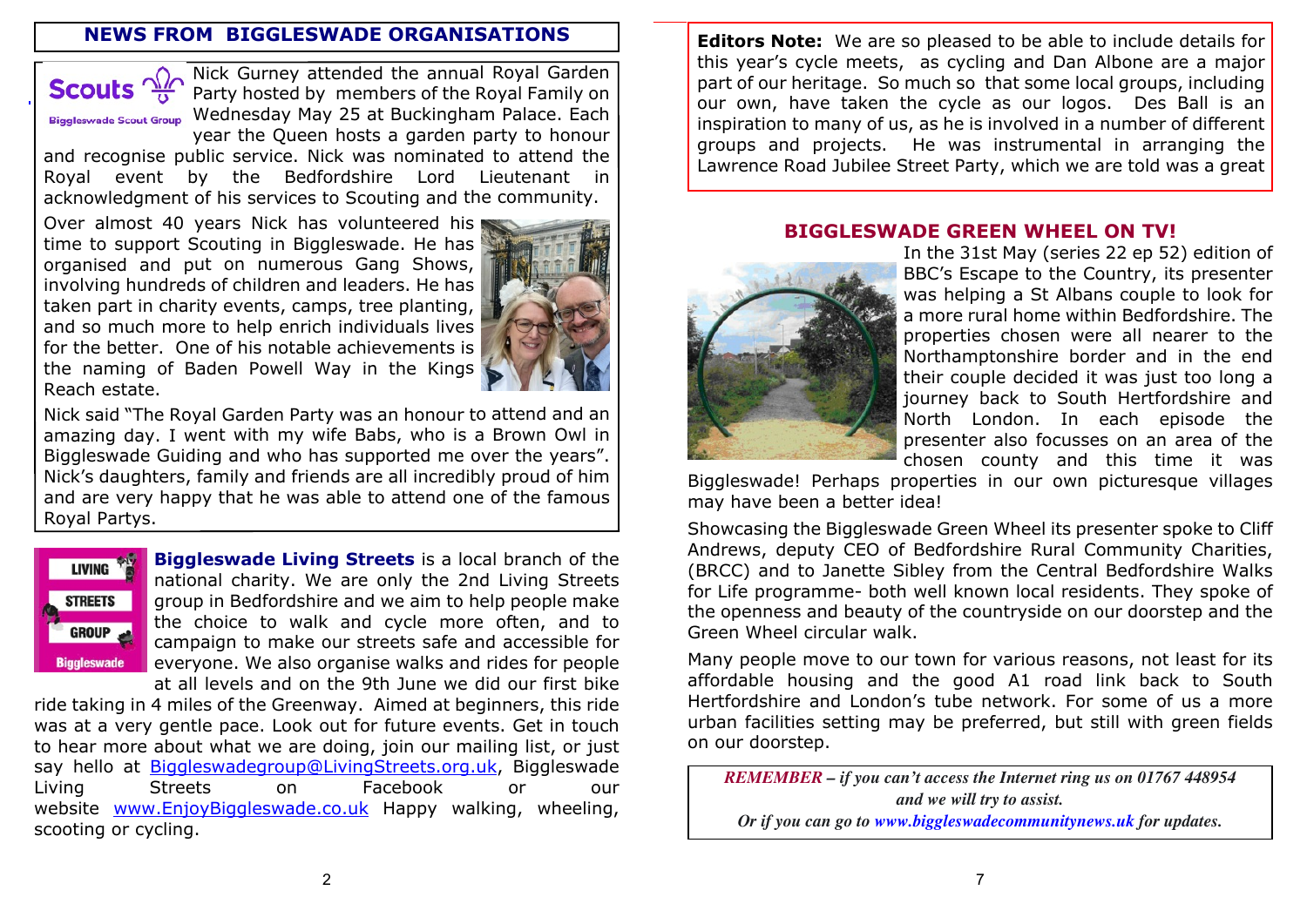#### **72nd ANNUAL CYCLE RACE 1pm SATURDAY 9TH JULY FAIRFIELD SPORTS GROUND, FAIRFIELD ROAD, BIGGLESWADE**



In 1886 Dan Albone built his Ivel Racing Bicycle. This was a 27lb piece of equipment. We are now 136 years on and whilst Dan Albone is no more the spirit of the bicycle racing goes on. On 9th July 2022 there will be the 72<sup>nd</sup> running of cycle racing on the Fairfield Sports Ground, Fairfield Road, Biggleswade. This year the programme includes the Ladies

National Championship being held over 5 Km. Not to be outdone the men will be competing in the two National Leagues, short distance and endurance. The first of these events will be held over 600metres and the latter over 8Km.

The Biggleswade Sports have over the years moved away from mixed programmes to wholly cycle racing. Dan Albone may well have been interested in where cycles have changed, from being made of mainly steel construction to the present rather lighter carbon fibre and aluminium bikes seen today. The weight would have rather surprised Mr Albone with the cycles reducing from his 27lbs to a current 9 Kg. Interestingly 8.6 Kg is the Union Cyclism International's minimum weight for track bicycles . The cycles in the photograph will have the usual treaded tyres used in grass track racing. The bicycles themselves will only have one (fixed) gear and do not have brakes other than the one gear on the bicycle that does not freewheel as a normal road cycle.

Over the years the event has metamorphosised from being an athletics meeting, to being a local show, to its present format of being a 100% cycling meeting. Over the whole of this period Des Ball of Biggleswade has been involved, initially as an athlete, to being an organiser to be, as he is at present, an essential part of a Biggleswade event. Des marks to track, arranges the PA, runs the raffle, a[ids in the catering and collects sponsorsh](Biggleswadegroup@LivingStreets.org.uk)ip. In an age where many sports are finding the organising of events ever more difficult[, Des's commitment at the rip](www.EnjoyBiggleswade.co.uk)e age of 95 years is a true inspiration to organisers in general.



A few years ago I was asked "If I had ever thought of joining Rotary". I replied, "It's a professional businessmen's club isn't it? I don't think women can join. You had better

check your details and get back to me." My answer was ridiculous of course and the person asking me knew that he was right and well within the membership rules of the club.

However, he left it a couple of weeks and asked me again. He told me the club meets every week for lunch and then continues with a meeting, discussion, a speaker or activity. I knew nothing about Rotary but joined and have learnt all about it by going to the meetings. It is the best thing I have ever done and I can recommend it.

Our members meet on a Tuesday lunchtime for the first three weeks of the month and in the evening on the fourth Tuesday.We have a one course meal and tea or coffee. I enjoy it and I have done many things and met many people I would not have done if I had not joined. If you feel like trying something new, plan to come along to a few meetings. You can come for a few weeks to try it before joining, or attend the meeting without having a meal if that is what you would rather do. If Tuesday lunchtime does not suit, we would still like to hear from you as we are considering other options and changes to our meetings to suit new members. If you would like to book in for lunch or would just like further information contact Barbara on 01767 601813 or email [Biggleswaderotary@hotmail.com](mailto:Biggleswaderotary@hotmail.com) We look forward to hearing from you.



**FAB (Future Action Biggleswade)** are planning an event in the Market Square on Sunday 25th September 2022 (10:30am - 2:30pm) as part of the Great Big Green Week. This took place for the first time in 2021 and is a nationwide event focusing on community action to tackle

climate change and protect the natural environment. It is being organised by The Climate Coalition which includes a number of well-known organisations such as the National Trust, RSPB, Fairtrade Foundation, The Salvation Army, Plantlife, Surfers Against Sewage and many others. See<https://greatbiggreenweek.com>

Local organisations with"green"connections are invited to have a stall at the event free [of charge.To book or ask for m](https://www.biggleswadecommunitynews.uk)ore information please email <fab@fabweb.org.uk>